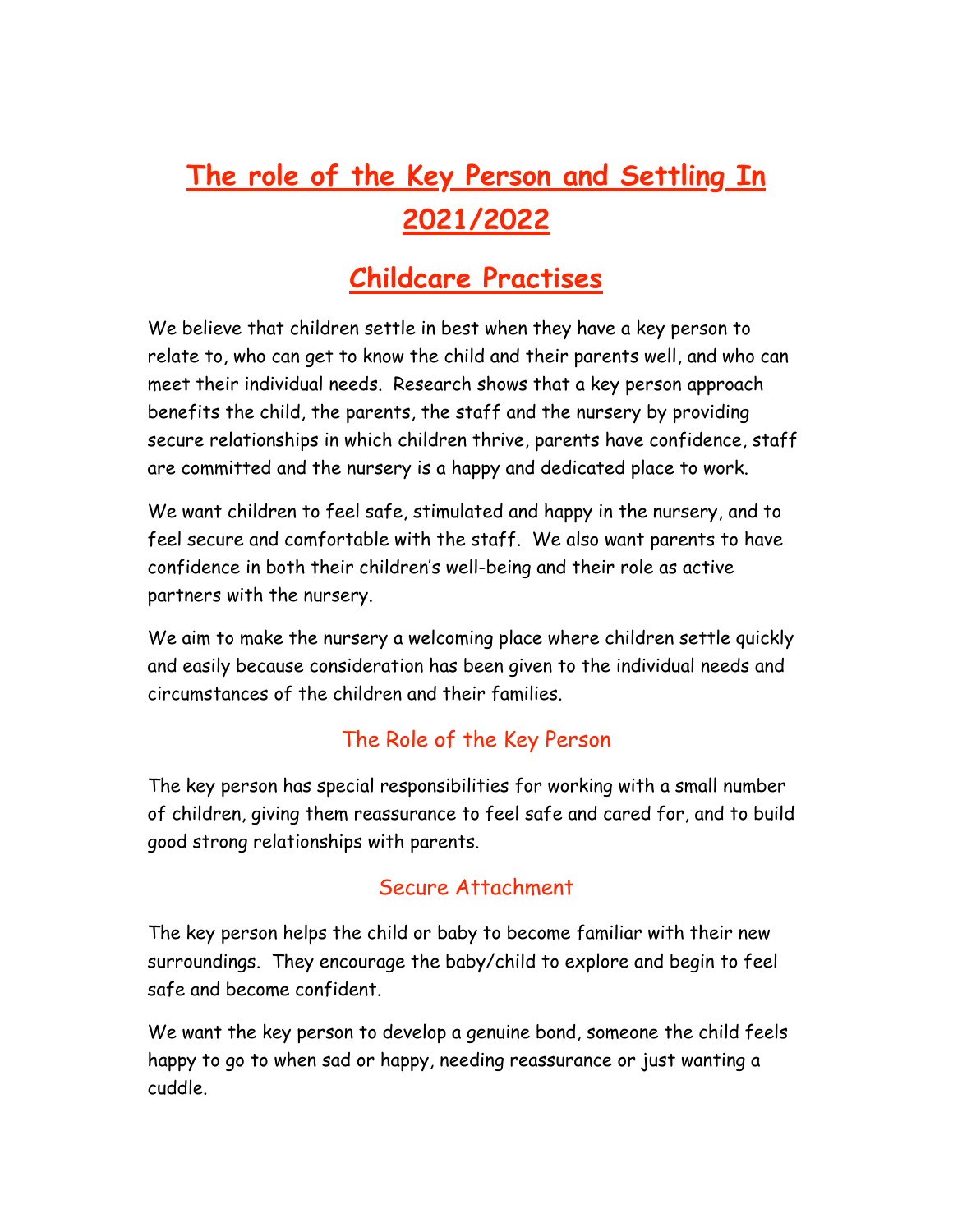When children feel happy, they are willing to try new things, and will explore and make new friends.

#### Shared Care

The key person will meet the needs of your child, responding sensitively to their feelings, needs, ideas, and behaviour.

The key person will talk to parents to make sure your child's needs are being met with regard to your own personal wishes and circumstances.

# Independence

When a child feels comfortable in depending on familiar adults for reassurance, it will help them to become more independent. The key worker helps the child/baby to achieve this by providing emotional warmth and security.

# Effective Practice

We have acknowledged that the key person cannot always be available for the child, therefore we ensure that all the staff in the room get to know the child well, providing continuity for both the child and the parents/carers.

The key worker file will give all the information needed about any the child.

#### Procedures

- Where possible we allow the child to form a bond with staff members, therefore allowing him/her to choose their own key worker.
- Everyone is responsible for the induction of the family and for settling the child into the room.
- The key person (when allotted) offers unconditional regard for the child and is non-judgemental.
- The key person works with the parents as much as possible, using our on-line tapestry system for two way flow of information.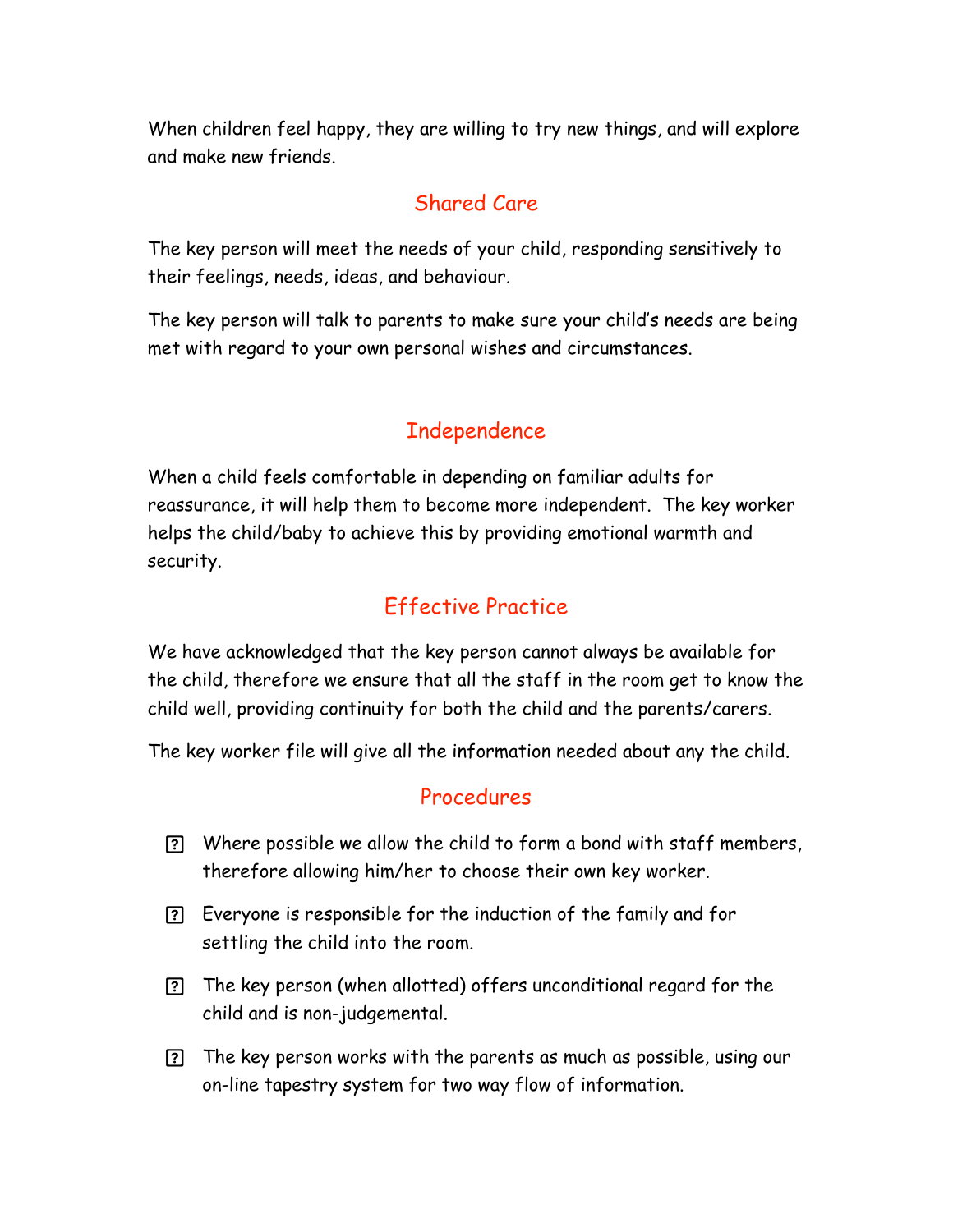- The key person acts as the key contact for the parents and any other professionals involved with the child.
- The key person is responsible for the child's learning and development, for keeping observations up to date, and for sharing information on a regular basis with the parents.
- The key person is responsible for the baseline on entry assessments using the ASQ system and for using this to develop individual plans using this information.
- $[?]$  The key person is responsible for ensuring the ASQ's are up to date at the beginning of each new term, and to share information with parents regarding progress made in the previous term.
- The key person is responsible for encouraging positive relationships between the children in their key group, spending time quality time with them as a group and as individuals each day.
- The key person is responsible during their own supervisions to share their knowledge and keep the manager up to date with any relevant information regarding the child. This will include safeguarding issues and sharing information regarding development.
- The key worker has their own personal key worker file where information about their key children is stored. This is a working document and the action plans are to be used as an ongoing record of the child's development and personal issues.

# Settling In

- Before a child starts nursery, we use a variety of ways to provide their parents with information. These include written information, displays about activities and individual meetings via tapestry with the parents.
- Before a child starts nursery, we will discuss the settling in process with the parents, and jointly decide on the best way for the child to settle in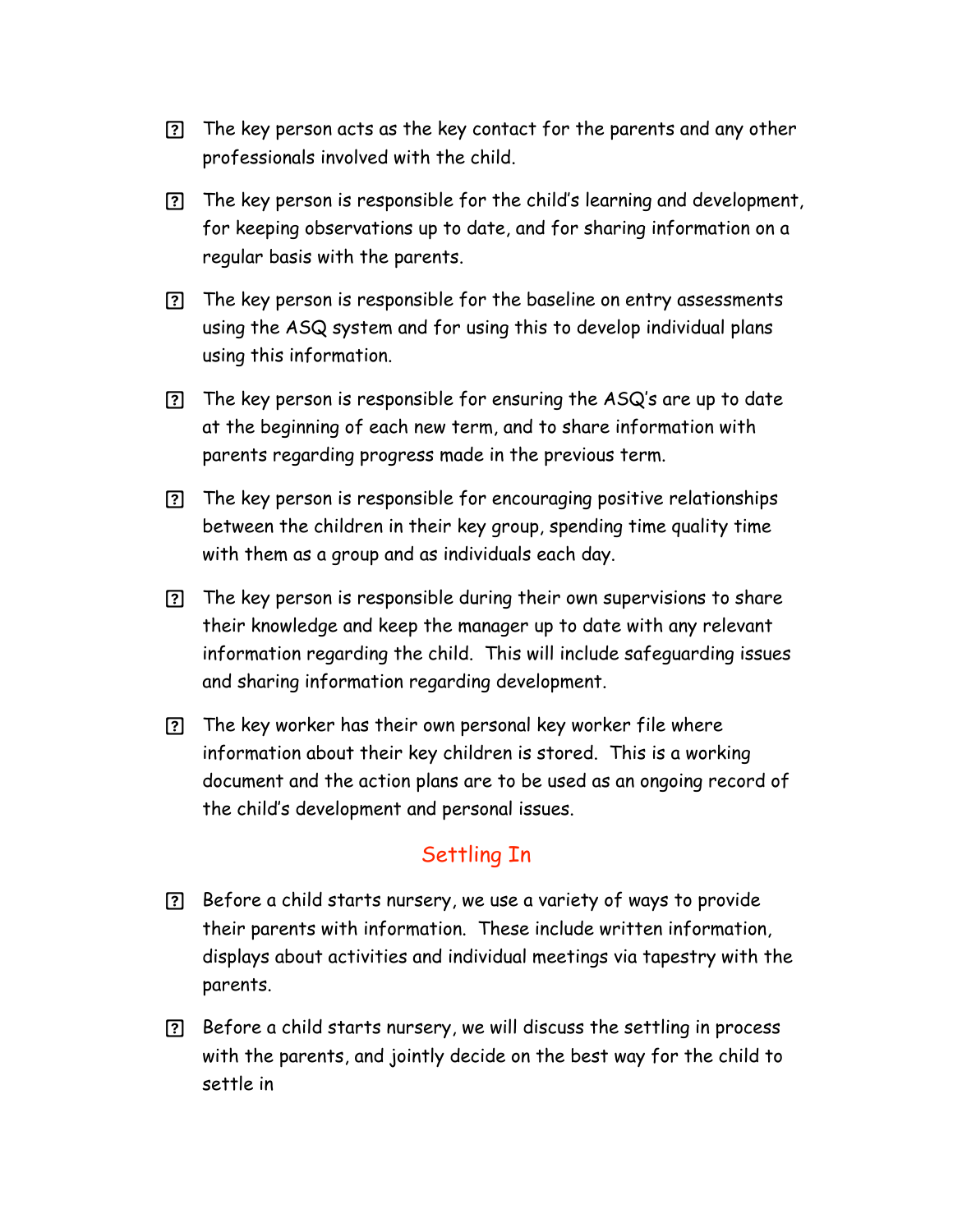- We judge a child to be fully settled when they have formed a secure bond with a staff member, this staff member will then become the child's key person.
- In the event of a staff member having to many key children and other staff having less, bonds are encouraged with other staff members.

Policy Issued January 2016

Date to be Reviewed January 2017

Date Reviewed May 2017

Date to be Reviewed May 2018

Date Reviewed May 2018

Date to be Reviewed May 2019

Date Reviewed April 2019

Date to be Reviewed June 2020 (with additional Covid-19 Information)

Date to be reviewed August 2020

Date Reviewed November 2020 (Italics are November updates)

Date to be Reviewed January 2021

Date Reviewed September 2021 (Covid information removed)

Date to be Reviewed September 2022

Date Reviewed December 2021

Date to be Reviewed December 2022

Date Reviewed